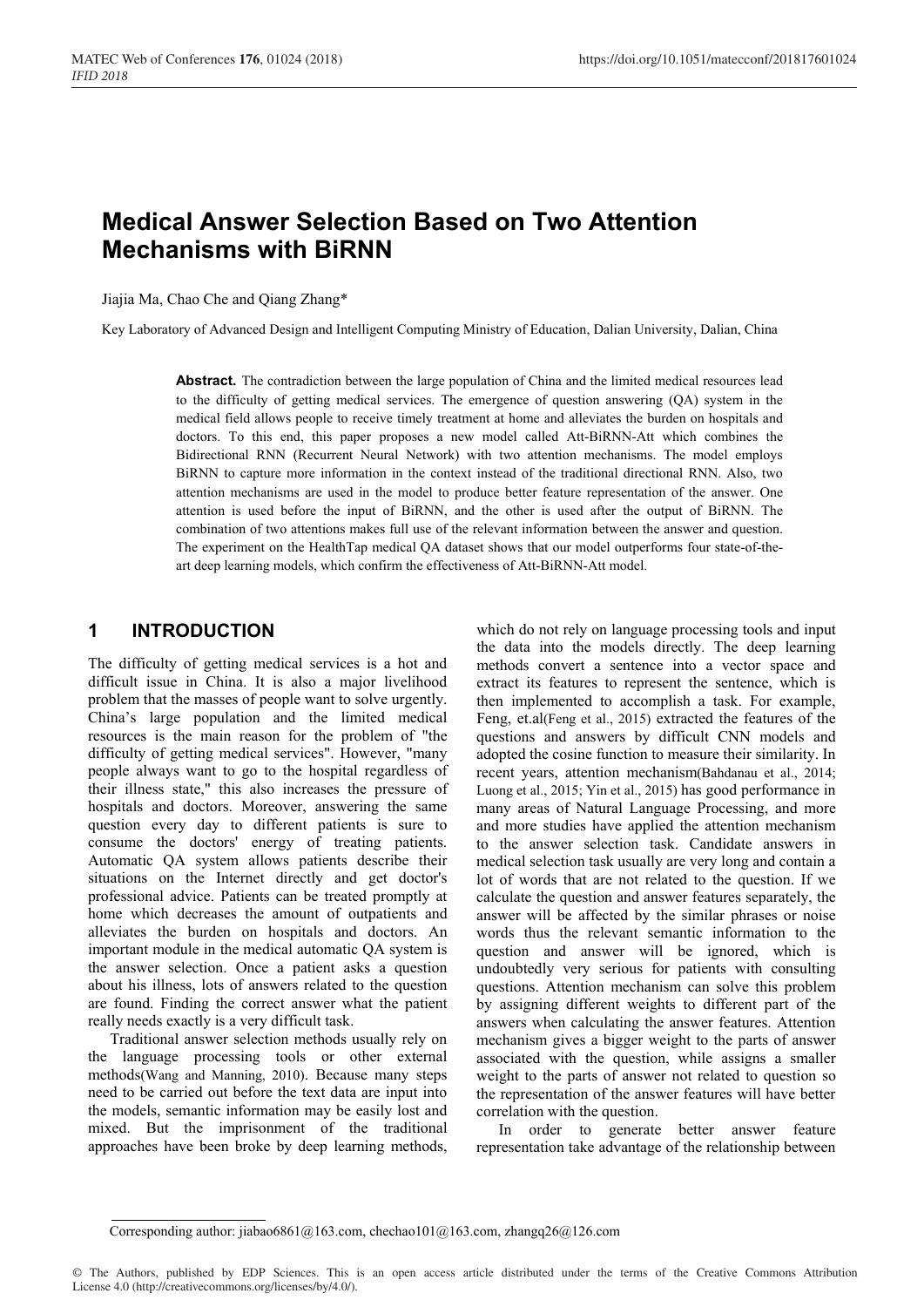answer and question, this paper proposes a new deep learning model Att-BiRNN-Att based on two attention mechanisms for the medical answer selection problem. Different from the previous studies, we perform two attention mechanisms to calculate the answer features. One joins the representation before the input of BiRNN. Another is after the output of BiRNN. The combination of the two attention mechanisms can better generate the answer feature representation based on the question. The Att-BiRNN-Att model is tested with other four baseline deep learning methods on the HealthTap database.

The rest of the paper is organized as follows: Section2 describes the related work for deep learning in the answer selection; Section3 provides the details of the proposed models; Experimental setting and results of HealthTap database are discussed in section4; finally, we draw conclusions in section5 and acknowledgments in section6.

## **2 RELATED WORK**

Traditional answer selection methods usually rely on language processing tools or other external methods. In this paper(Wang and Manning, 2010), the answer selection problem was transformed to a syntactical matching between the question/answer parse trees. Some work tried to fulfill the matching using minimal edit sequences between dependency parse trees(Heilman and Smith, 2010). Recently, discriminative tree-edit features extraction and engineering over parsing trees were automated in(Severyn and Moschitti, 2013).

Handling the answer selection task by using deep learning approaches has been very mature in recent years. Deep learning models convert text into vectors and model them in the vector space. There are several common deep learning models: Convolutional Neural Network (CNN)(Yin et al., 2015), Recurrent Neural Network (RNN)(Socher et al., 2013) and so on. When RNN processes the long-time dependence it will bring the gradient disappearance problem while the deformation of RNN---LSTM(Graves, 1997; Wang and Jiang, 2016) and GRU(Gated Recurrent Unit)(Cho et al., 2014) can solve this problem effectively, so they have good performance in the text.

There are several ways to resolve the answer selection tasks as follows: constructed a joint feature vector based on question and answer and then transformed the task into a classification or sorting problem(Wang and Nyberg, 2015). What's more, Bahdanau, et.al(Bahdanau et al., 2014) applies the idea of text generation model to answer selection task. Papers (Yu et al., 2014; Feng et al., 2015; Santos et al., 2016; Tan et al., 2016; Wang et al., 2016)learned the features of the question and answer, and then match them used similarity measures. The papers (Feng et al., 2015; Tan et al., 2016; Wang et al., 2016) used the deformable models of LSTM to deal with the problems. Single direction LSTM cannot use context information in the future while BiLSTM is able to use the past and future context information and process the text in two directions. Most papers (Mnih et al., 2014; Wang and

Nyberg, 2015; Mueller and Thyagarajan, 2016; Neculoiu et al., 2016; Tan et al., 2016) are modeled by BiLSTM.

Even though BiLSTM can take the relation of word order into account, the effect of distance words is reduced after long distance calculations. The attention mechanism is introduced to enhance the weight of the associated words and reduce the weight of the less associated words.

Recent studies show that models based on the attention mechanism improve the performance of the deep learning models(Mnih et al., 2014; Zheng et al., 2015). However, these models separated the question from the answer, which ignored the question's relevant information corresponded with answer. Such as, Tan et al(Tan et al., 2016) tried to add the attention mechanism to the RNN structure. It dynamically aligned the parts of answers relevant to the questions. The paper applied attention mechanism after the feature extraction. Nevertheless, when RNN processes the sequence the state of the t moment contains all the information from the start to the t moment. When we add the question attention information to find the most useful information, the features closer to the end of the sequence are easier to pick out because it contains all of the previous information. Therefore, the attention mechanism is more biased towards the latter state features. In order to deal with the problem caused by the above computation, paper(Wang et al., 2016)proposed to add attention mechanism before the feature extraction.

In view of the fact that the representation of answer has not fully utilized the relevant information about the question and answer in the previous researches, we propose a model Att-BiRNN-Att to deal with this problem in this paper. The model uses two attention mechanisms with BiRNN, which avoids the output features tending to the back state features and gives full consideration to the relationship between questions and answers.

### **3 APPROACH**

The answer selection problem in medical field solved in this paper can be expressed as follows: Given a question and an answer candidate pool for a question, the goal is to find the best answer candidate. If the selected answer is inside the ground truth set (one question could have more than one correct answers) of question, the question is considered to be answered correctly, otherwise it is answered incorrectly.

Our model combines two attention mechanisms with BiRNN to better produce the feature representation of the answer. The algorithm framework is shown in figure 1. After obtaining the question features by BiRNN and the max pooling, attention1 are calculated by combining the answer input and the question features. Then, we utilize the output of BiRNN in answer and the question features to calculate attention2 and obtain the answer features by max pooling. Finally, we employ the cosine function to match the question and answer. The combination of two attentions can get the answer features expressed with the relevant the question information.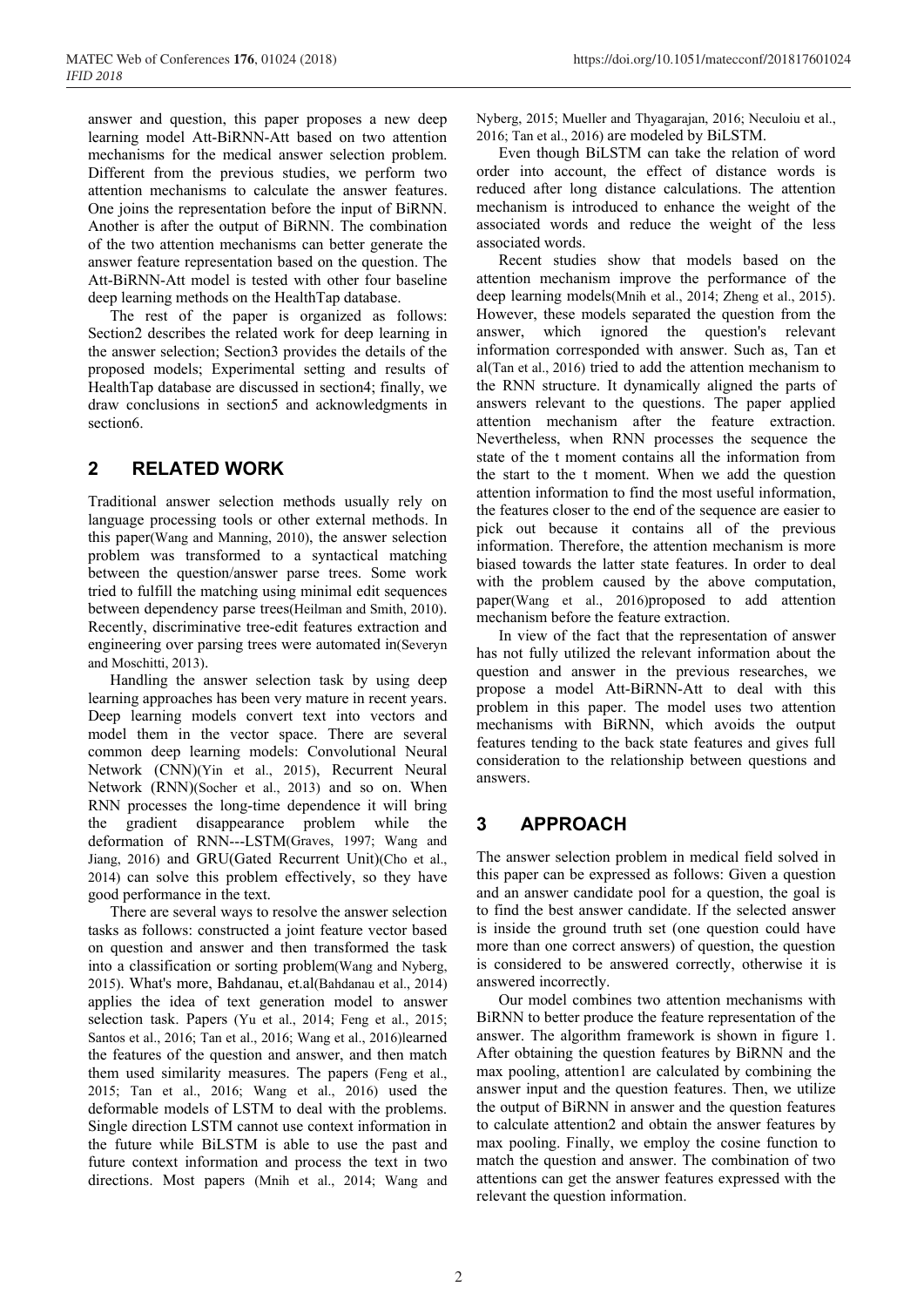#### **3.1 Recurrent Neural Network (RNN)**

RNN have been widely exploited to deal with variablelength sequence input. The long-distance history is stored in a recurrent hidden vector which is dependent on the immediate previous hidden vector. LSTM and GRU are the popular variations of RNN to mitigate the gradient vanishing problem of RNN.

In this paper, BiLSTM and BiGRU are used to calculate the question and answer features. Because BiLSTM/BiGRU is the improved model based on the LSTM/GRU, we first introduce LSTM/GRU, and then introduce BiLSTM/BiGRU.



**Figure 1:** Algorithm framework in this paper.

Given a sentence  $X = \{x_1, x_2, \dots, x_n\}$ ,  $x_t$  is k dimension vector which is 100 dimensions in this paper. LSTM hidden vector  $h_t$  at the time step *t* is updated as follows:

$$
i_{t} = sigmoid(W_{i}x_{t} + U_{i}h_{t-1} + b_{i})
$$
\n(1)

$$
f_t = sigmoid(W_f x_t + U_f h_{t-1} + b_f)
$$
 (2)

$$
o_t = sigmoid(W_o x_t + U_o h_{t-1} + b_o)
$$
 (3)

$$
\tilde{C}_t = \tanh(W_c x_t + U_c h_{t-1} + b_c) \tag{4}
$$

$$
C_t = i_c \, ^\ast \tilde{C}_t + f_t \, ^\ast C_{t-1} \tag{5}
$$

$$
h_t = o_c * \tanh(C_t) \tag{6}
$$

There are three gates, i.e. input gate *i*, forget gate *f*, output gate *o* and a cell memory C in the LSTM architecture. The input gate can determine how incoming vectors  $x$ , alter the state of the memory cell. The output gate can allow the memory cell to have an effect on the outputs. Finally, the forget gate allows the cell to remember or forget its previous state. The formula (4) is an input transformation, and formula (5) is an update of the cell state.

GRU is formulated as follows:

$$
z_t = sigmoid(W_z x_t + U_z h_{t-1})
$$
 (7)

$$
f_t = sigmoid(W_f x_t + U_f h_{t-1})
$$
 (8)

$$
h_t = \tanh(W_h \tilde{x}_t + U_h(f_t \odot h_{t-1})) \tag{9}
$$

$$
h_{t} = (1 - z_{t}) \bigcirc h_{t-1} + z_{t} \tilde{h}_{t}) \tag{10}
$$

Where  $W_z$ ,  $W_f$ ,  $W_h$ ,  $U_z$ ,  $U_h$  are weight matrices and ⨀ stands for element-wise multiplication.

LSTM/GRU only uses the information about the past, while Bidirectional LSTM/GRU can take the past and future sequence information into account. Bi LSTM/BiGRU utilizes both the previous



**Figure 2:** Bidirectional LSTM/GRU architectures.

and future context by processing the sequence on two directions, and generates two independent sequences of LSTM/GRU output vectors. One processes the input sequence in the forward direction, while the other processes the input in the reverse direction. The output at each time step is the concatenation of the two output vectors from both directions, i.e.,  $h_t = \overline{h_t} || \overline{h_t}$ .

#### **3.2 Attention mechanism**

When quickly read long text, our attention is focused on key events or entities; when looking for an answer, we make use of the information of the question to find the most relevant answer in the answer pool. The attention mechanism is designed to take advantage of the information about questions and answers. In this paper, the two attention calculations we use are as follows:

Attention1 : It is performed before the input of BiLSTM/BiGRU. Attention1 can adjust the effective information parts of question corresponding to the answer and find the link between question and answer, which was then applied to feature representation of the answers.

$$
\alpha_t = sigmoid(r_q^T M_{qi} x_t)
$$
 (11)

$$
\tilde{x}_t = \alpha_t * x_t \tag{12}
$$

 $M_{qi}$  is a attention matrix that converts the question into word embedding space.

Attention2 : BiLSTM/BiGRU can take the word orders into consider, but when the sentence is very long, BiLSTM/BiGRU may be influenced by the less important words in the candidate answers. So we introduce attention2 to increase the weights of strong associated words, and reduce the weight of weak associated words in the output of BiLSTM/BiGRU. In BiLSTM/BiGRU, a word at each time step is added and the hidden state is updated recurrently, those hidden states near the end of the sentence are expected to capture more information. Consequently, when the attention2 information is added to the time sequence hidden representations, the near-the-end hidden variables will be more easily selected because of the abundant semantic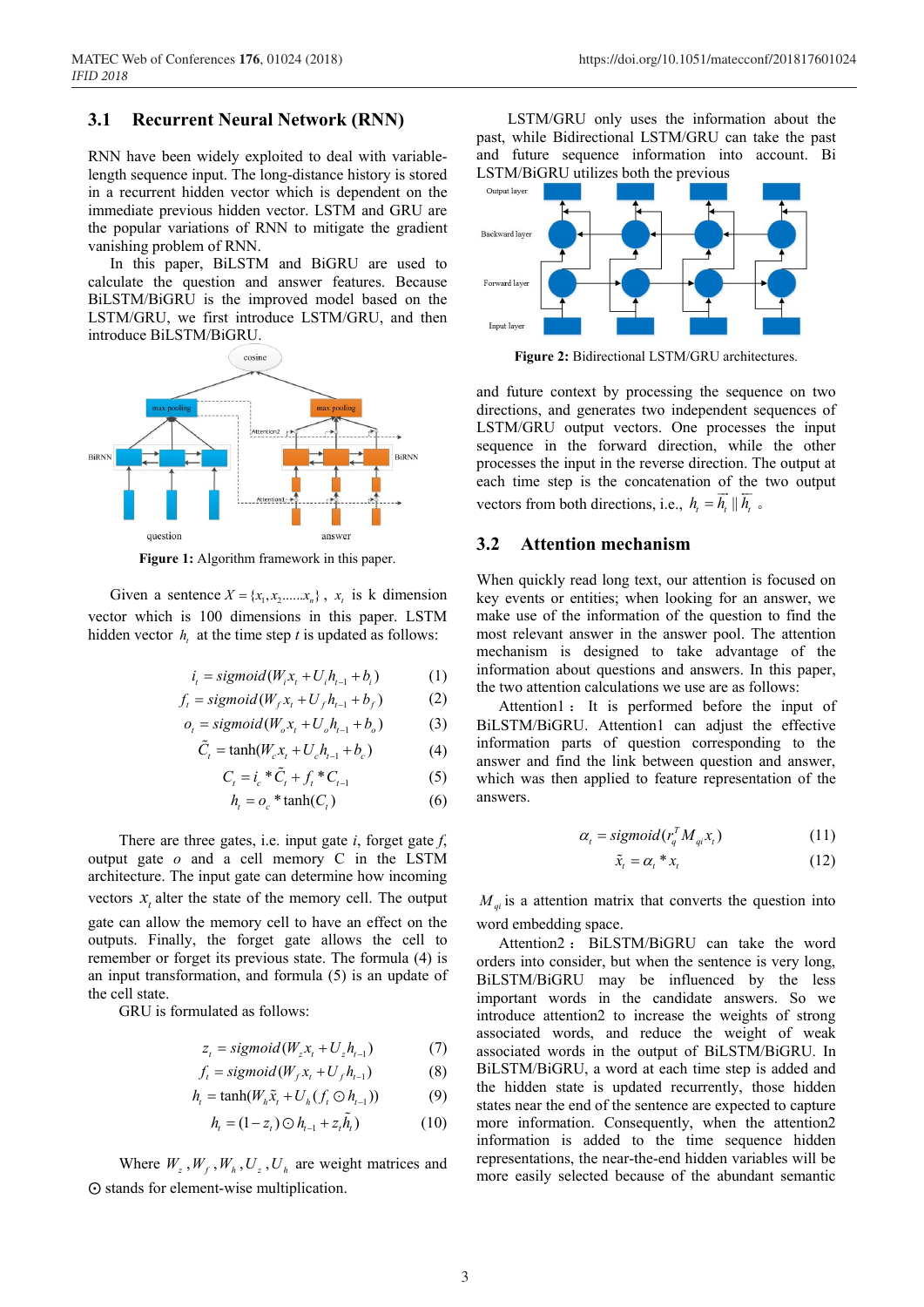accumulation, which may lead to a biased attentive weight towards the later coming words in RNN.

Attention1 calculation also has carried on the correction. The combined use of the attention mechanism produces a better answer representation. Attention function  $F_a$  calculation methods and answer features are calculated as follows:

$$
m(t) = \tanh(W_{hm}h_a(t) + W_{qm}r_q)
$$
 (13)

$$
F_a(r_q, h_a(t)) = \exp(w_{ms}^T m(t))
$$
\n(14)

$$
S_t \propto F_a(r_q, h_a(t)) \tag{15}
$$

$$
\tilde{h}_a(t) = h_a(t)^* S_t \tag{16}
$$

$$
r_a = \sum_{t=1}^{m} \tilde{h}_a(t) \tag{17}
$$

Among them,  $h_n(t)$  is the hidden state of the answer at the *t* moment,  $W_{hm}$ ,  $W_{am}$  is the attention weight matrix, and  $w_{ms}$  is the attention weight vector. It can be argued that when the hidden state of answer is not related to the question, it will play a very small role in the final feature representation, and conversely, it contributes greatly to the representation of the answer.

#### **3.3 Objective function**

The model is constructed in the form of  $(q, a_+, a_-)$ . Q stands for questions,  $a_{\perp}$  stands for positive answers, and *a* stands for negative answers. The negative answers are chosen randomly in training, and are combined into the form of  $(q, a_+, a_-)$ . We use the objective function L as follows:

$$
L = \max\{0, M - \cos(q, a_+) + \cos(q, a_-)\}\
$$
\n(18)

The cosine function calculates the similarity of the question and answer and compares it with the range M.,  $M - \cos(q, a_{\perp}) + \cos(q, a_{\perp}) > 0$  the similarity of positive answer is less than the negative answer. If  $M - \cos(q, a_+) + \cos(q, a_-) \leq 0$  there is no need to update the parameters and we will train a new negative example until the margin is less than M.

### **4 EXPERIMENTAL RESULTS AND ANALYSIS**

#### **4.1 Setup**

We evaluate the proposed model on the HealthTap database. HealthTap is the first world's global health care platform. It allows users to access via the video, text, or voice all day, with more than 108000 top doctors online. HealthTap's answers all come from real doctors, and basic questions can be answered free. We use a part of this data(Nie et al., 2017). Among it, there are 11915 questions in the training data, and 1601 problems in the

test data. The creation format of test data are same with paper(Feng et al., 2015). The answer pool for each question are composed of positive answers, and then randomly select the answers from all the answer pool until the total number of answers to 500. The length of the question and answer sentences are 100.

Our method is implemented by the Tensorflow framework. Word2vec is used for training the word vector and the vector dimension is 100. The optimization method is Stochastic Gradient Descent (SGD), batch size is 256, and learning rate is 0.01. The value of margin is set as 0.05. Hidden size is 220. We use the Top1 accuracy  $(P@1)$ to evaluate the effectiveness of our method.

We calculate the matching scores of question with 500 answers in the answer pool. If the tag of the answer with the highest matching score is 1, answer selection is right. Otherwise, it is wrong.

#### **4.2 Comparison algorithms and experimental results analysis**

We employed four state-of-the-art algorithms to compare with our method in this paper:

1.BiLSTM(Tan et al., 2016): The model does not use the attention.

2.QA-LSTM(Tan et al., 2016): The model employs bidirectional LSTM model and uses the attention after the feature extraction.

3.IARNN-WORD(Wang et al., 2016) and IALSTM-WORD: Add attention information before RNN hidden representation. IARNN-WORD and IALSTM-WORD employ bidirectional GRU and LSTM model to perform feature representation, respectively.

Our proposed model is also tested using BiLSTM and BiGRU, which is called Att-BiGRU-Att and Att-BiLSTM-Att for short, respectively. The experimental results and analysis are in Table 1:

|   | Model              | P(a)1 |
|---|--------------------|-------|
|   | <b>BiLSTM</b>      | 60.39 |
| 2 | QA-LSTM            | 62.46 |
| 3 | <b>IARNN-WORD</b>  | 61.64 |
|   | <b>IALSTM-WORD</b> | 61.71 |
|   | Att-BiGRU-Att      | 63.58 |
|   | Att-BiLSTM-Att     | 63.83 |

**Table 1:** Experimental results

As we can see from table 1, LSTM model performs slightly better than the GRU model, and the performance of the model based on two attention mechanisms is superior to other models. QA-LSTM and IARNN-WORD outperform the model BiLSTM, which demonstrates the importance of the attention mechanism in the answer representation. For the non-attention models, the features of question and answer are represented individually, and the similarity scores of questions and answers represent their correlation. In the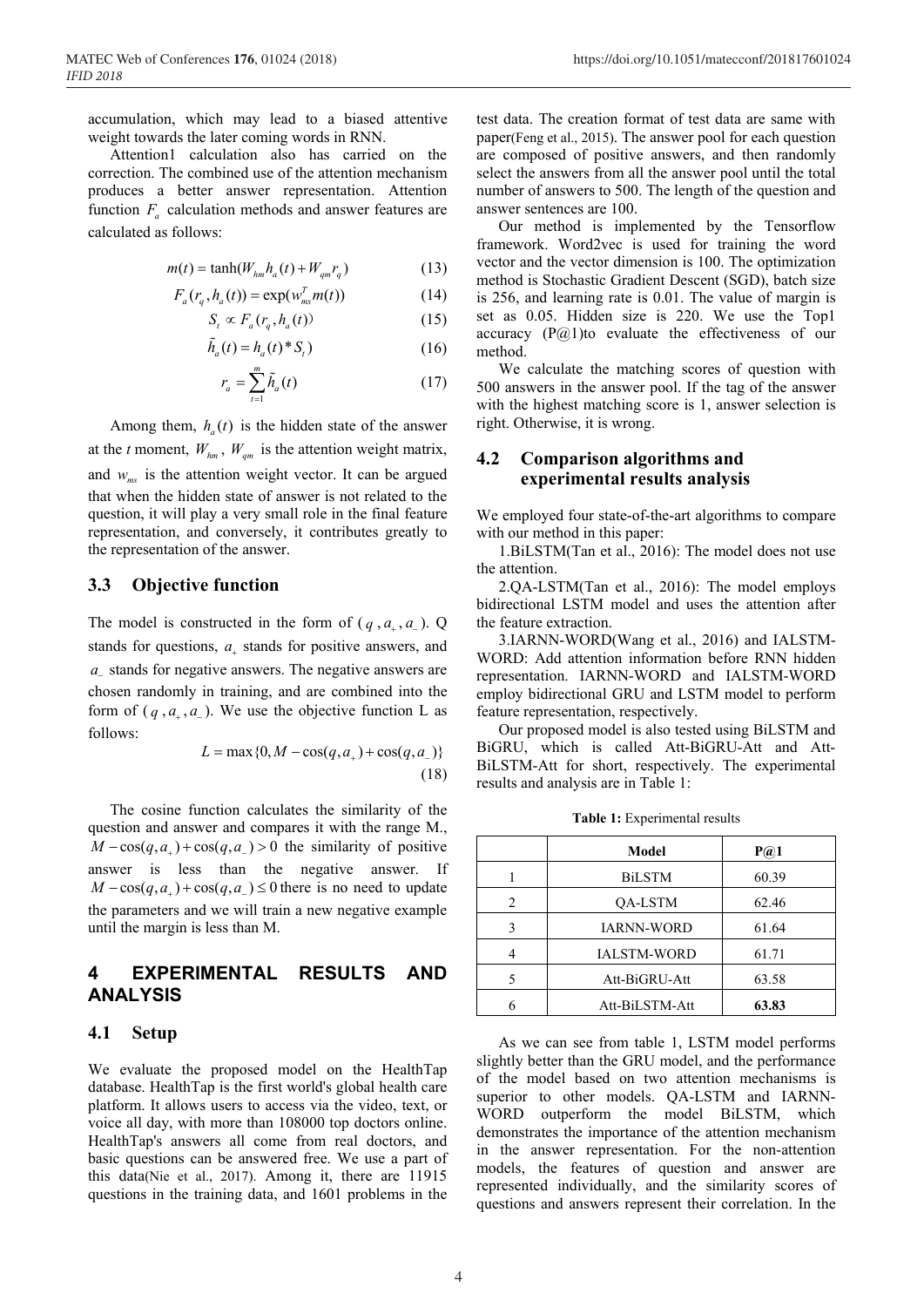model with attention, the answer feature is calculated with the question feature. Answer representation is related to the question information. So the similarity scores contain relevant information.

Two attention mechanisms are applied in our model. The model using two attentions can generate better answer representation according to the question. Compared with models with one attention, Att-BiLSTM-Att model can extract more question

#### **Table 2:** Examples (questions, correct and wrong answers) selected in the HealthTap dataset.

**Q:** I am having extreme pain and burning in my index finger and morning stiffness in other fingers. It gets better after the morning. It is only in one hand and iblood work. Does it indicate rheumatoid arthritis or not?

**Answer 1:** Carpal tunnel is Associated with altered sensation in the thumb, index, middle and part of the ring. It can affect the muscles of the thumb. Symtoms can be intermittent, occasional or severe and long standing. Testing such as a nerve study/emg is often used to aid diagnosis and gauge severity. Treatment can range from splinting to injections and even surgery. A very common disorder; many functions well despite it. **Positive Answer:** Many possibilities. This could be carpal tunnel syndrome, or another form of arthritis associated with psoriasis or other diseases, or could even be early rheumatoid arthritis. Ask your doctor for help with diagnosis and consider physical therapy if prescribed.

to represent answer, and makes the answer representation more targeted when selecting answer. As shown in Table 2, with regard to the questions Q, we should answer "Does it indicate rheumatoid arthritis or not". QA-LSTM and IALSTM-WORD with one attention pay more attention to the symptoms, and there is no clear answer to the question. Although answer1 has a relationship between the question and answer, the question needed to be answered is only mentioned as "A very common disorder". While the model with two attention focus more attention on the correlation between question and answer, such as "Many possibilities. This could be" and "or could even be" are all interrelated with "whether rheumatoid arthritis" in the correct answer. Therefore it has a better prediction effect.

### **5 CONCLUSIONS**

In this paper, we propose a bidirectional RNN model with two attentions to perform answer selection for the healthcare QA. The two attentions is embedded before the input and after the output of BiRNN respectively based, which gives full consideration to the relation between the questions and answers. The experiment results on the HealthTap database show that the model performs better than several models. In the future work, we would like to study the answer ranking in health QA.

### **ACKNOWLEDGEMENTS**

We acknowledge the support from the National Natural Science Foundation of China (No.91546123), Program for Changjiang Scholars and Innovative Research Team in University (No. IRT15R07).

#### **References**

- 1. Bahdanau, D., Cho, K. and Bengio, Y., 2014. *Neural Machine Translation by Jointly Learning to Align and Translate*. Computer Science.
- 2. Cho, K., Merrienboer, B. V., Gulcehre, C., Bahdanau, D., Bougares, F., Schwenk, H. and Bengio, Y., 2014. Learning Phrase Representations using RNN Encoder-Decoder for Statistical Machine Translation. *In EMNLP, 2014 Conference on Empirical Methods in Natural Language Processing* (pp.1724–1734). ACL.
- 3. Feng, M., Xiang, B., Glass, M. R., Wang, L. and Zhou, B., 2015. Applying deep learning to answer selection: A study and an open task. *In ASRU, Automatic Speech Recognition and Understanding* (pp.813-820).
- 4. Graves, A., 1997. *Long Short-Term Memory*. Neural Computation. 9(8), p.1735.
- 5. Heilman, M. and Smith, N. A., 2010. Tree edit models for recognizing textual entailments, paraphrases, and answers to questions. *In Human Language Technologies, The 2010 Annual Conference of the North American Chapter of the Association for Computational Linguistics*  (pp.1011-1019). ACL.
- 6. Luong, M. T., Pham, H. and Manning, C. D., 2015. Effective Approaches to Attention-based Neural Machine Translation. *In Proceedings of the 2015 Conference on Empirical Methods in Natural Language Processing*. ACL.
- 7. Mnih, V., Heess, N., Graves, A. and Kavukcuoglu, K., 2014. Recurrent models of visual attention. *In Proceedings of the 27th International Conference on Neural Information Processing Systems* (pp.2204-2212). MIT Press.
- 8. Mueller, J. and Thyagarajan, A., 2016. Siamese recurrent architectures for learning sentence similarity. *In AAAI-16, 3th AAAI Conference on Artificial Intelligence* (pp.2786- 2792). AAAI Press.
- 9. Neculoiu, P., Versteegh, M. and Rotaru, M., 2016. Learning Text Similarity with Siamese Recurrent Networks. *In ACL2016, 1st Workshop on Representation Learning for NLP*.
- 10. Nie, L., Wei, X., Zhang, D., Wang, X., Gao, Z. and Yang, Y., 2017. *Data-Driven Answer Selection in Community QA Systems*. IEEE Transactions on Knowledge & Data Engineering. 29(6):1186-1198.
- 11. Santos, C. D., Tan, M., Xiang, B. and Zhou, B., 2016. *Attentive Pooling Networks*. Computer Science.
- 12. Severyn, A. and Moschitti, A., 2013. Automatic feature engineering for answer selection and extraction. *In EMNLP, 2013 Conference on Empirical Methods in Natural Language Processing* (pp.458-467). ACL.
- 13. Socher, R., Perelygin, A., Wu, J. Y., Chuang, J., Manning, C. D., Ng, A. Y. and Potts, C., 2013. Recursive deep models for semantic compositionality over a sentiment treebank. *In EMNLP, Conference on Empirical Methods in Natural Language Processing* (pp.1631-1642). ACL.
- 14. Tan, M., Santos, C. D., Xiang, B. and Zhou, B., 2016. Improved Representation Learning for Question Answer Matching. *In ACL, 54th Annual Meeting of the*